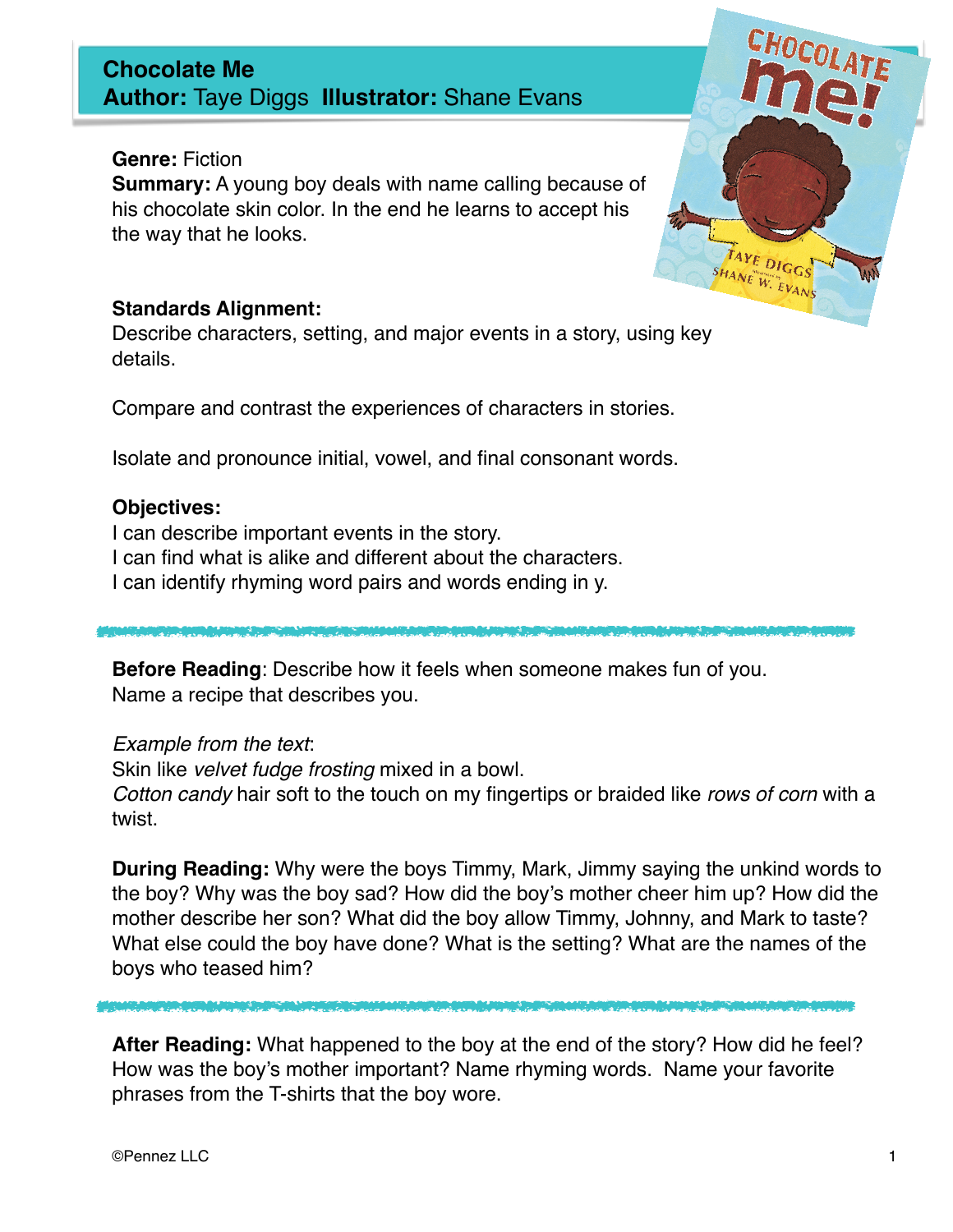Choose 5 important events from the story. Draw an image and write a sentence to summarize the picture.



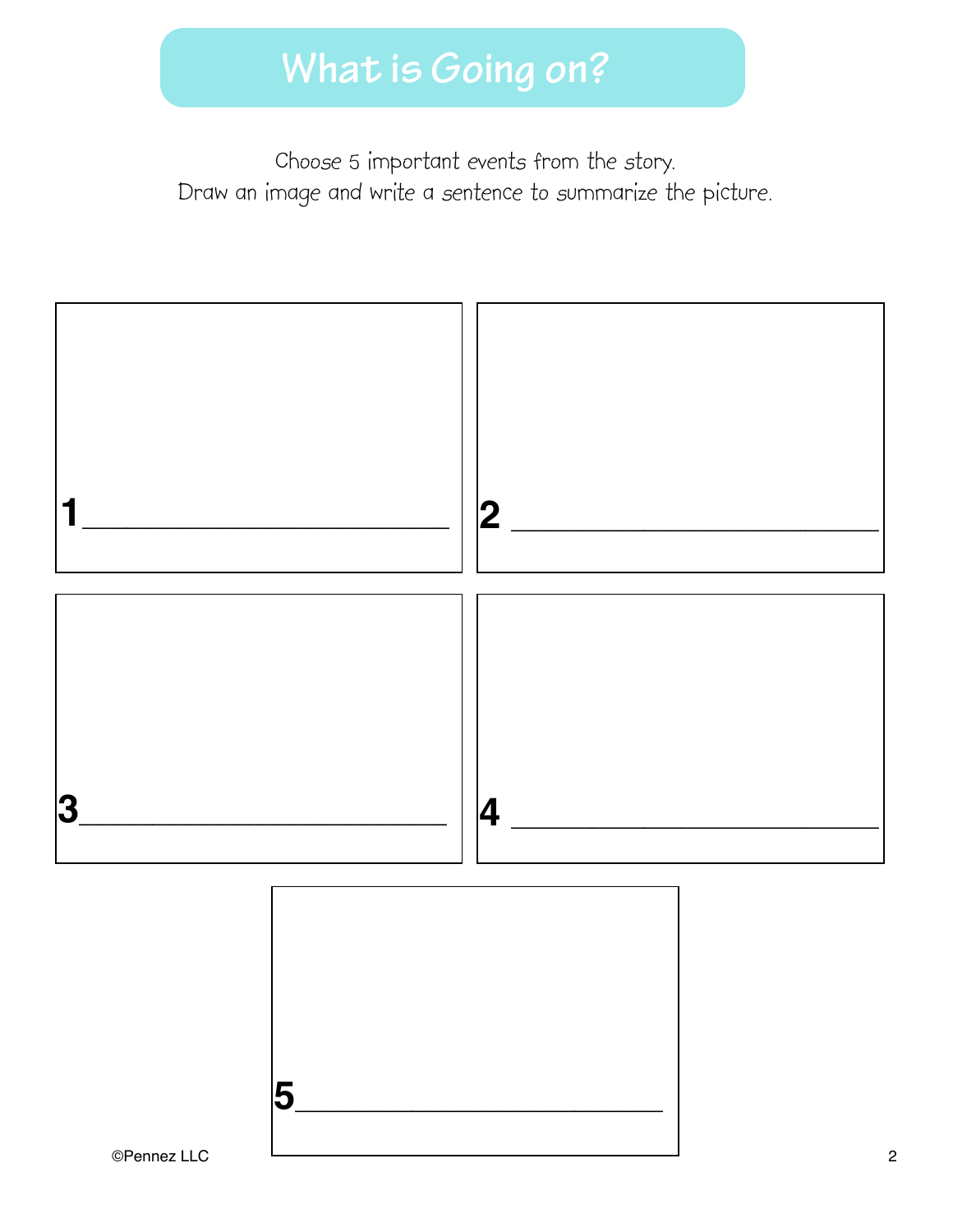## **Alike/Different**

chocolates that describes you.Listen to the Chocolate Me song<br>illustrates by Ghane Fuero chart avenual so of different chooslet **Describe how you and a friend are the same and different. Label the illustrator by Shane Evans about examples of different chocolates. Name the instruments.** 

[https://www.youtube.com/watch?v=T92\\_QqDZNKo](https://www.youtube.com/watch?v=T92_QqDZNKo)

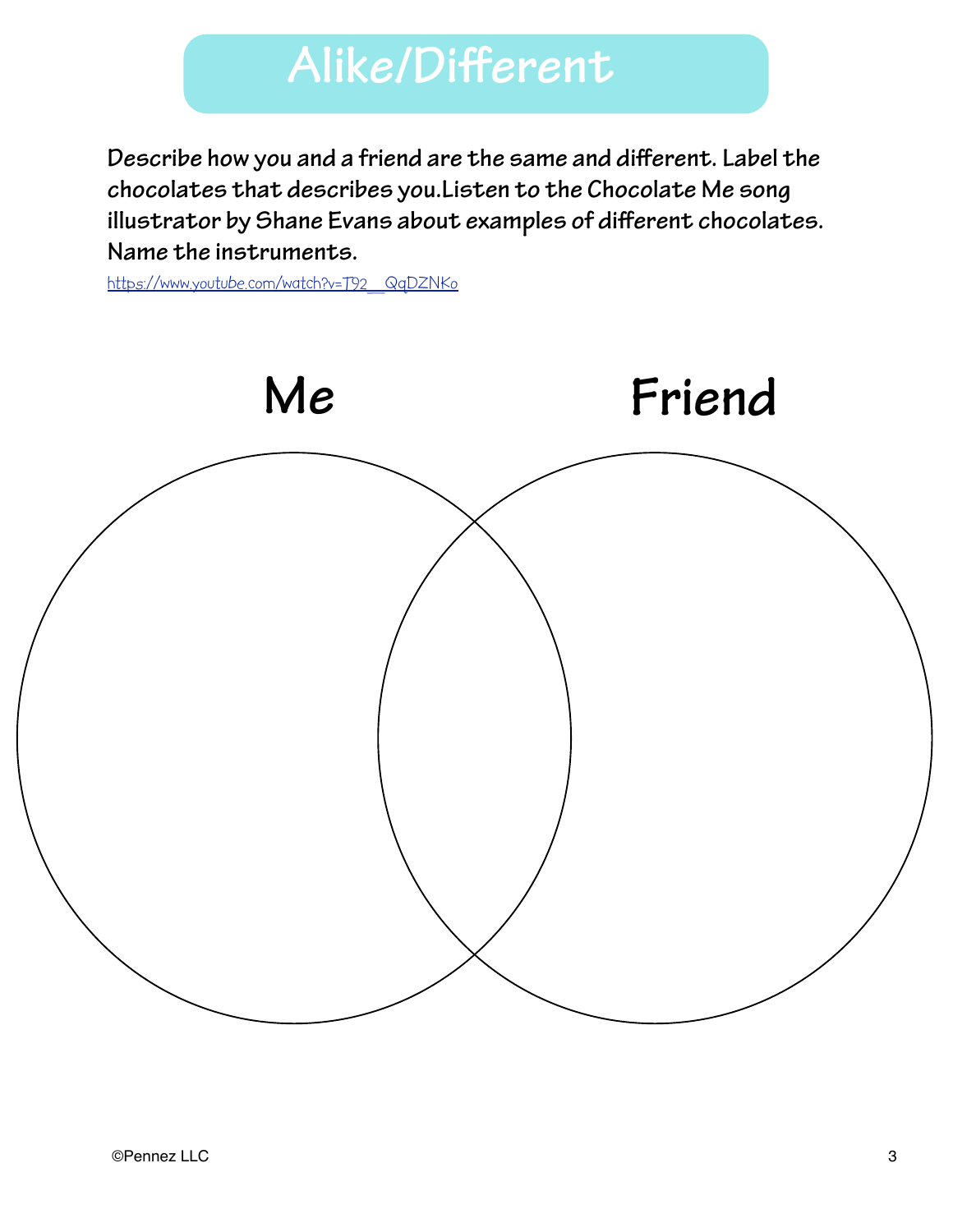# **You Are Special**

The boy's mother made a recipe about her son's characteristics. Make a recipe that describes you and create a draw a picture that illustrates who you are.

| Skin like    |        |             |    |      |
|--------------|--------|-------------|----|------|
|              | simile |             |    |      |
|              |        |             |    |      |
|              |        |             |    |      |
|              |        |             |    |      |
|              | hair   |             | to |      |
| adjective    |        | adjective   |    | verb |
|              |        |             |    |      |
|              |        |             |    |      |
|              |        |             |    |      |
| A smile that |        |             |    |      |
|              |        | verb phrase |    |      |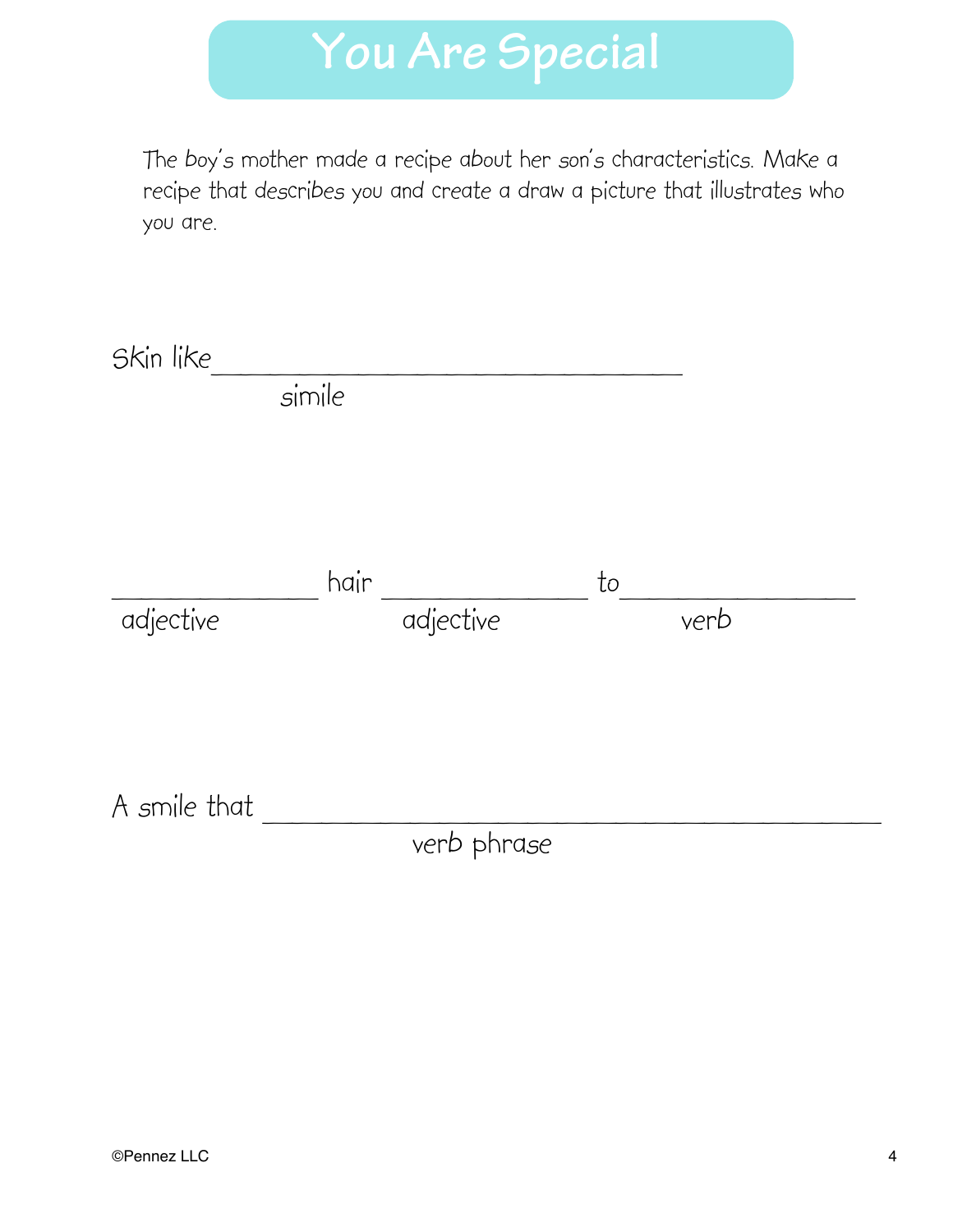## **Missing Letters**

Y makes a word an adjective or describing word. Unscramble the Y words and discover the secret message.

happy, poofy, sunny, velvety, money, buy, suddenly, why, cry, say, Timmy, play

OPFYO ! ! \_\_\_ \_\_\_ \_\_\_ \_\_\_ \_\_\_ NUNYS !!! 1 LEWEYT  $\frac{1}{9} - \frac{1}{9} - \frac{1}{4}$ !!! 9! ! 4  $M\text{OYNE}$   $\frac{1}{8}$  $8<sup>th</sup>$ BYU!! ! \_\_\_ \_\_\_ \_\_\_ **LUDNSYSDE 2**  $HYW \qquad \qquad \frac{1}{7}$ !!! 7 YRC!! ! \_\_\_ \_\_\_ \_\_\_ **31.5**  $AYS$   $\qquad \qquad \frac{1}{6}$  $\sim$  6  $TIMYM$   $\frac{1}{10}$ **10** LAPY<br> 3 \_\_\_ \_\_\_ \_\_\_ \_\_\_ \_\_\_ \_\_\_ \_\_\_ \_\_\_ \_\_\_ \_\_\_ 1 2 3 4 5 6 7 8 9 10